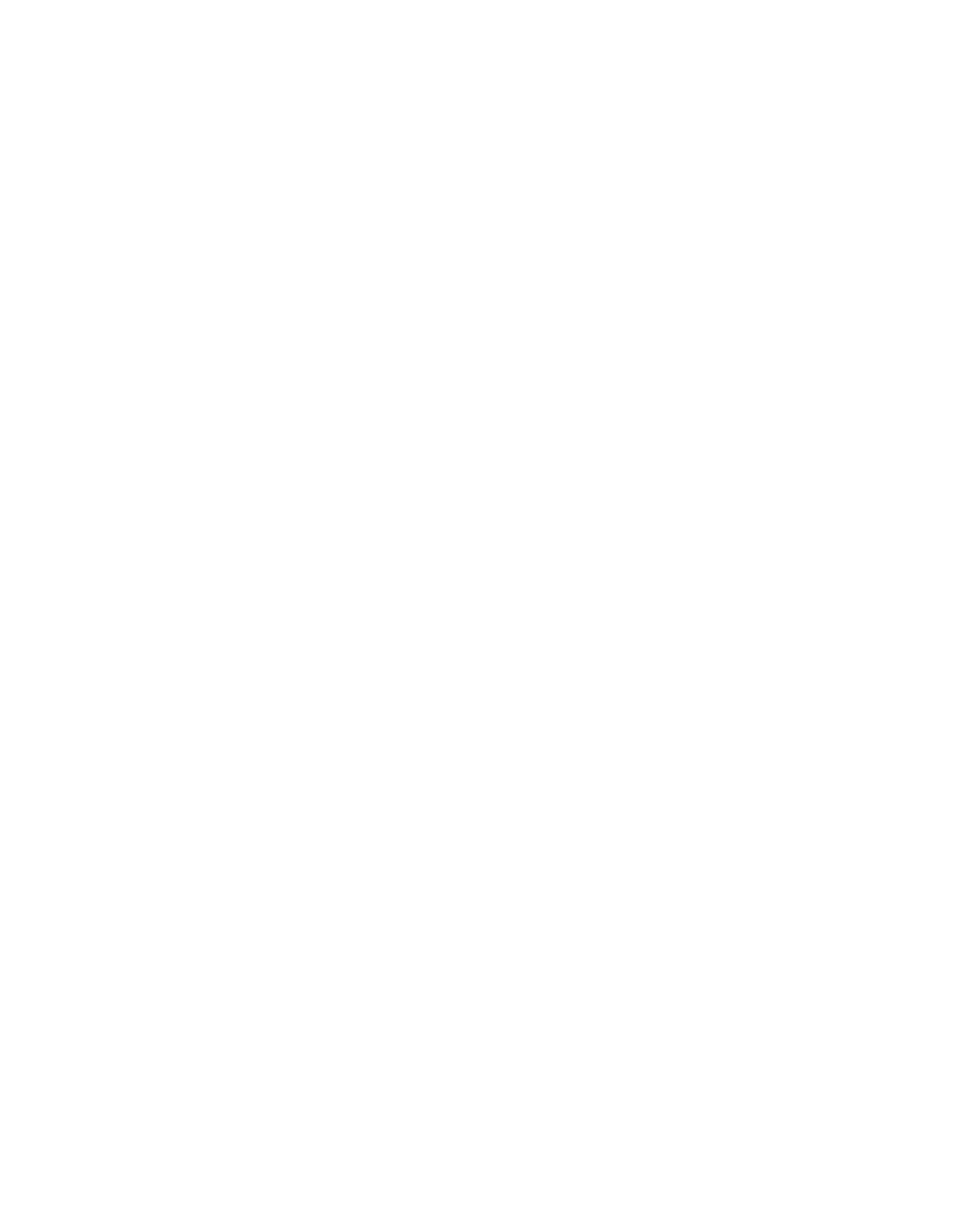### **BURKE, Justice.**

[¶1] Appellant, Gary Lee Belden, acting *pro se*, filed an action under 42 U.S.C. § 1983, contending he was denied his constitutional right of access to the courts because he did not have adequate access to Wyoming legal research materials in a Nevada state correctional facility. Appellant challenges the district court's dismissal of his suit based on a failure to state a claim. We affirm.

### *ISSUES*

[¶2] Appellant raises the following issues:

- 1. Whether Appellant's Complaint set forth facts sufficient to support the allegation that inadequate access to legal research materials at a Nevada prison law library caused an actual injury.
- 2. Whether Appellant's transfer to a different corrections facility five days prior to the hearing on Appellee's Motion to Dismiss prejudiced Appellant's ability to represent himself at the hearing.

# *FACTS*

[¶3] Appellant was convicted of first-degree sexual assault and first-degree murder on October 17, 2000, and was sentenced to life in prison. He appealed his convictions, which were upheld by this Court on July 31, 2003, in *Belden v. State*, 2003 WY 89, 73 P.3d 1041 (Wyo. 2003). Appellant subsequently filed a Petition for Writ of Certiorari in the United States Supreme Court, which was denied in *Belden v. Wyoming*, 540 U.S. 1165, 124 S.Ct. 1179, 157 L.Ed.2d 1212 (2004). Appellant then filed a Petition for Writ of Habeas Corpus in the United States District Court for the District of Wyoming on July 19, 2004. The District Court denied the petition, and that decision was upheld by the Tenth Circuit Court of Appeals in *Belden v. Wyo. Dep't of Corr.*, 251 Fed. Appx. 512 (10th Cir. 2007). Appellant also filed three petitions in this Court seeking relief from his convictions, including a Petition for Writ of Habeas Corpus filed on October 30, 2008, a Petition for Writ of Certiorari filed on August 12, 2009, and an additional Petition for Writ of Habeas Corpus filed on October 14, 2009. Those petitions were also denied.

[¶4] On April 28, 2010, Appellant filed this action in the Goshen County District Court, claiming a denial of his constitutional right of access to the courts. More specifically, Appellant claimed he was denied "meaningful access to [the] Wyo[ming] state law library." According to Appellant's Complaint, shortly after his convictions, he was transferred to the High Desert State Prison in Indian Springs, Nevada. Appellant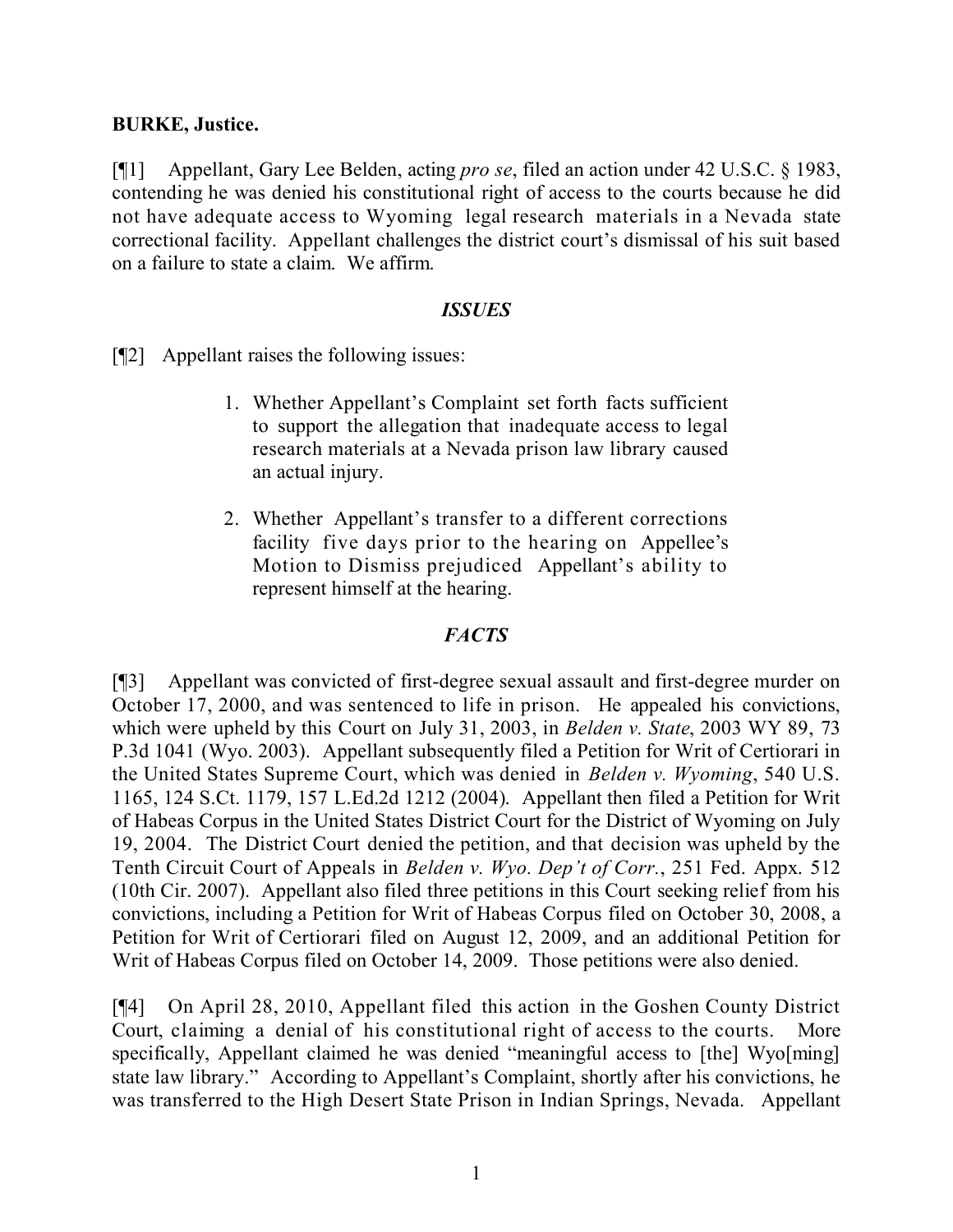alleged that the law library at the Nevada facility was inadequate because materials on Wyoming law were only available through one LexisNexis computer disc and an "exact cite paging system," in which materials could only be retrieved by identifying precise case names and citations. Appellant further alleged that the personnel at the Nevada facility were not trained in Wyoming law. He asserted that the alleged inadequacies of the law library impeded his ability to comply with "time barriers in state court." Appellant also acknowledged in his Complaint that he was represented by a courtappointed attorney in the proceedings relating to his federal habeas petition.

[¶5] In response to Appellant's Complaint, Appellee filed a Motion to Dismiss for failure to state a claim upon which relief could be granted. Appellee claimed that Appellant had failed to allege an actual injury and had failed to exhaust administrative remedies. The district court granted the Motion to Dismiss, finding that Appellant had failed to allege facts sufficient to support a finding of actual injury as required by law. Appellant challenges the decision of the district court.

# *STANDARD OF REVIEW*

[¶6] We review the district court's grant of a motion to dismiss using the following standard:

> When reviewing W.R.C.P. 12(b)(6) motions to dismiss, we accept the facts stated in the complaint as true and view them in the light most favorable to the plaintiff. We will sustain such a dismissal when it is certain from the face of the complaint that the plaintiff cannot assert any fact which would entitle him to relief.

*Cramer v. Powder River Coal, LLC*, 2009 WY 45, ¶ 35, 204 P.3d 974, 983 (Wyo. 2009).

# *DISCUSSION*

[¶7] A plaintiff may have a cause of action under 42 U.S.C. § 1983 for certain violations of his or her constitutional rights. Section 1983 provides in relevant part:

> Every person who, under color of any statute, ordinance, regulation, custom, or usage, of any State or Territory or the District of Columbia, subjects, or causes to be subjected, any citizen of the United States or other person within the jurisdiction thereof to the deprivation of any rights, privileges, or immunities secured by the Constitution and laws, shall be liable to the party injured in an action at law, suit in equity, or other proper proceeding for redress . . . .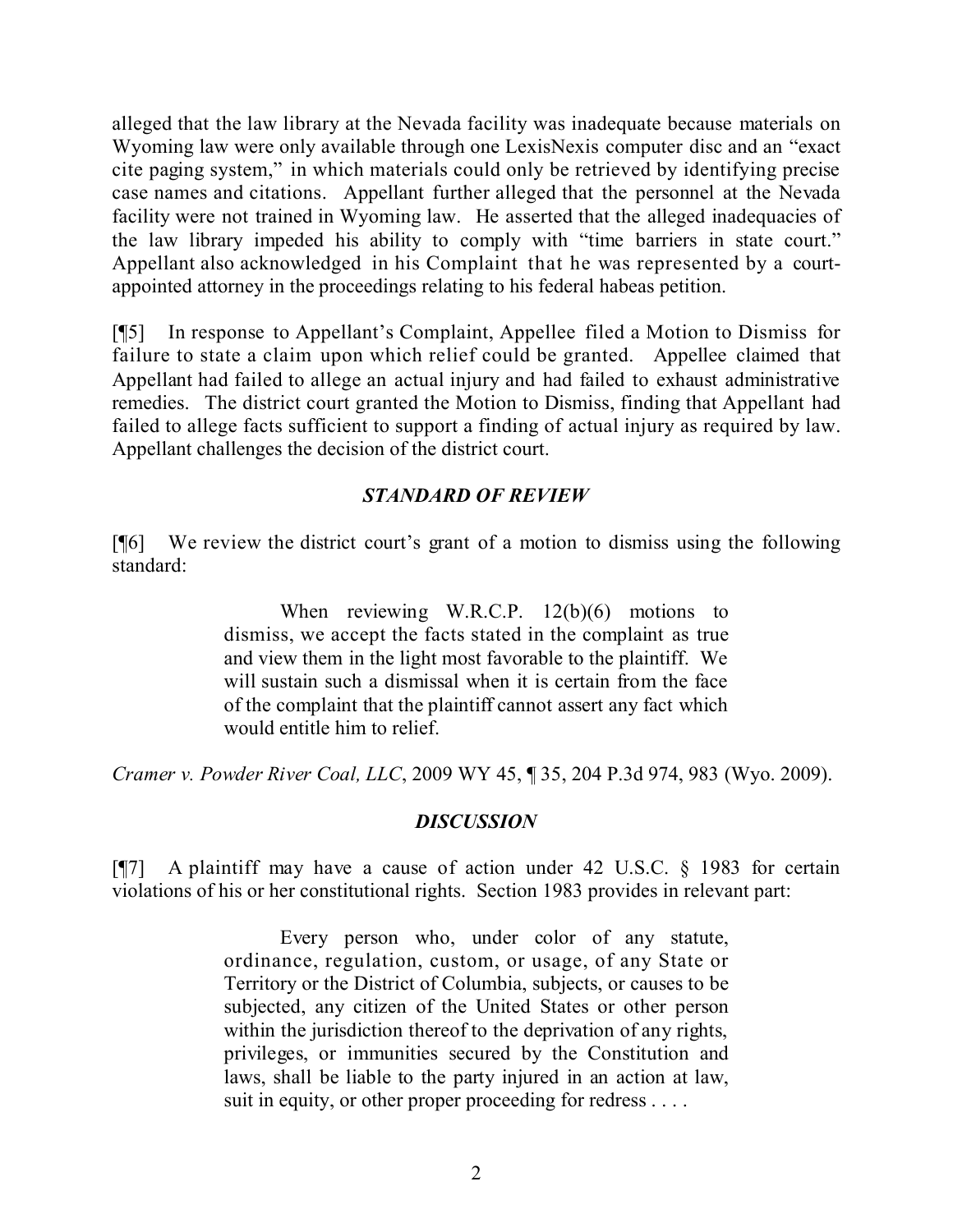It is well-established that inmates have a constitutional right of meaningful access to the courts. *Bounds v. Smith,* 430 U.S. 817, 822, 97 S.Ct. 1491, 1495, 52 L.Ed.2d 72 (1977). The right is grounded in the Due Process Clause of the Fourteenth Amendment and the First Amendment right to petition the government for redress of grievances. *Bieregu v. Reno*, 59 F.3d 1445, 1453-54 (3d Cir. 1995). In *Bounds*, the Supreme Court held that "the fundamental constitutional right of access to the courts requires prison authorities to assist inmates in the preparation and filing of meaningful legal papers by providing prisoners with adequate law libraries or adequate assistance from persons trained in the law." 430 U.S. at 828, 97 S.Ct. at 1498.

[¶8] In *Lewis v. Casey*, 518 U.S. 343, 116 S.Ct. 2174, 135 L.Ed.2d 606 (1996), the Supreme Court revisited the holding in *Bounds*, and clarified that an inmate alleging a denial of the right of access to the courts must demonstrate an "actual injury." *Lewis*, 518 U.S. at 351, 116 S.Ct. at 2180. The Court stated that this requirement "derives ultimately from the doctrine of standing, a constitutional principle that prevents courts of law from undertaking tasks assigned to the political branches." *Id.* at 349, 116 S.Ct. at 2179. The Court noted that "prison law libraries and legal assistance programs are not ends in themselves, but only the means for ensuring 'a reasonably adequate opportunity to present claimed violations of fundamental constitutional rights to the courts.'" *Id.* at 351, 116 S.Ct. at 2180 (quoting *Bounds*, 430 U.S. at 825, 97 S.Ct. at 1496). Further, the Court explained that in order to show actual injury, an inmate must demonstrate that alleged shortcomings in the prison library hindered efforts to pursue a legal claim:

> Because *Bounds* did not create an abstract, freestanding right to a law library or legal assistance, an inmate cannot establish relevant actual injury simply by establishing that his prison's law library or legal assistance program is subpar in some theoretical sense. That would be the precise analog of the healthy inmate claiming constitutional violation because of the inadequacy of the prison infirmary. Insofar as the right vindicated by *Bounds* is concerned, "meaningful access to the courts is the touchstone," [*Bounds*, 430 U.S.] at 823[, 97 S.Ct. at 1495] (internal quotation marks omitted), and the inmate therefore must go one step further and demonstrate that the alleged shortcomings in the library or legal assistance program hindered his efforts to pursue a legal claim. He might show, for example, that a complaint he prepared was dismissed for failure to satisfy some technical requirement which, because of deficiencies in the prison's legal assistance facilities, he could not have known. Or that he had suffered arguably actionable harm that he wished to bring before the courts, but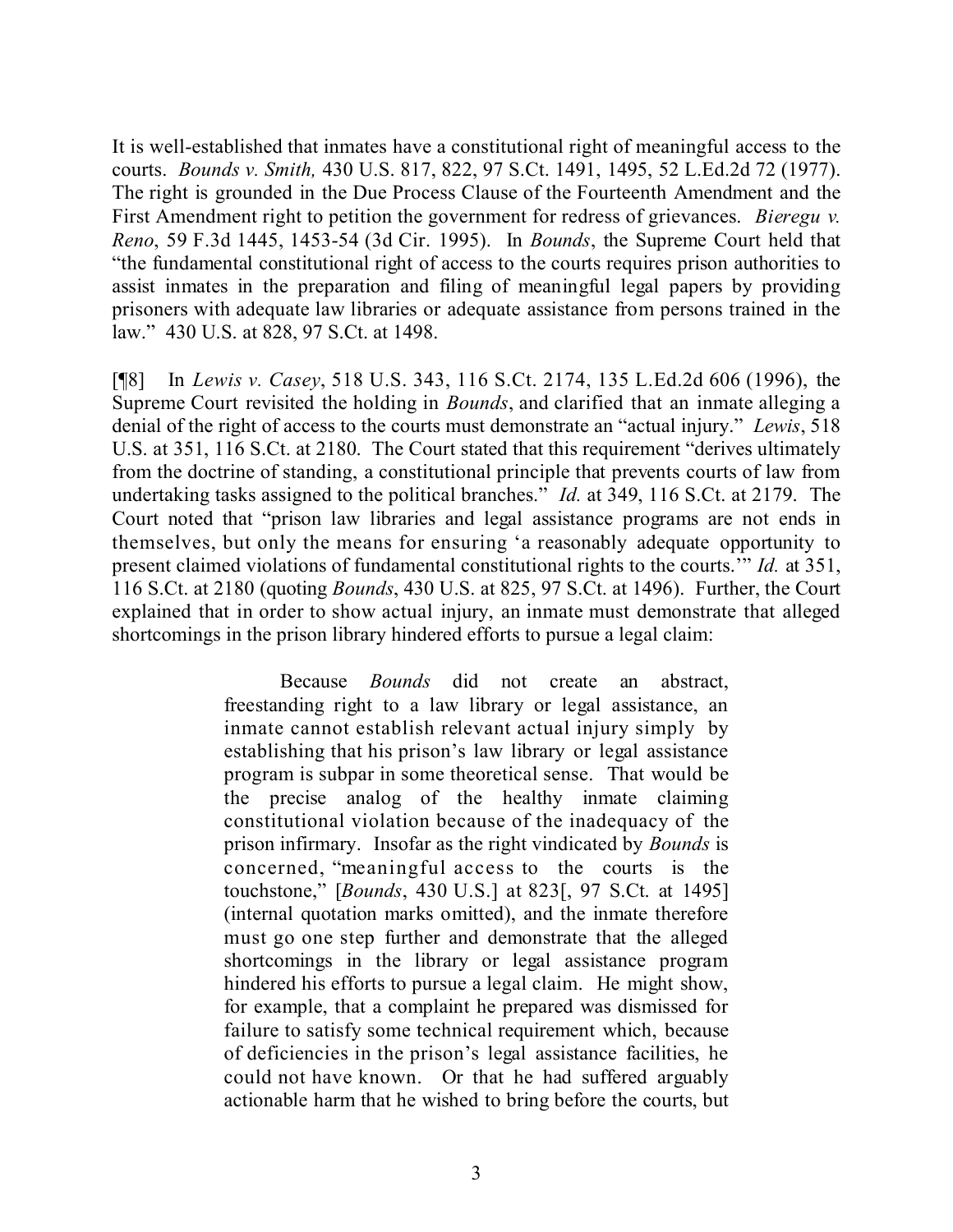was so stymied by inadequacies of the law library that he was unable even to file a complaint.

*Lewis*, 518 U.S. at 351, 116 S.Ct. at 2180.

[¶9] Appellant's Complaint states that the alleged inadequacies of the Nevada prison library impeded his ability to assert a claim within "time barriers in state court." Construing the Complaint liberally, Appellant asserts that the alleged inadequacies of the Nevada prison library prevented him from filing a petition for post-conviction relief within the applicable statute of limitations. A petition for post-conviction relief may be filed by a prisoner who asserts that "in the proceedings which resulted in his conviction there was a substantial denial of his rights under the constitution of the United States or of the state of Wyoming . . . ." Wyo. Stat. Ann. § 7-14-101(b) (LexisNexis 2009). Appellant's alleged injury stems from the fact that petitions for post-conviction relief must be filed within five years after a judgment of conviction is entered. Wyo. Stat. Ann. § 7-14-103(d)<sup>1</sup>; *Phillips v. Ferguson*, 182 F.3d 769, 771 (10th Cir. 1999). Appellant was

<sup>1</sup> Wyo. Stat. Ann. § 7-14-103 reads, in its entirety, as follows:

(a) A claim under this act is procedurally barred and no court has jurisdiction to decide the claim if the claim:

> (i) Could have been raised but was not raised in a direct appeal from the proceeding which resulted in the petitioner's conviction;

> (ii) Was not raised in the original or an amendment to the original petition under this act; or

> (iii) Was decided on its merits or on procedural grounds in any previous proceeding which has become final.

(b) Notwithstanding paragraph (a)(i) of this section, a court may hear a petition if:

> (i) The petitioner sets forth facts supported by affidavits or other credible evidence which was not known or reasonably available to him at the time of a direct appeal; or

> (ii) The court makes a finding that the petitioner was denied constitutionally effective assistance of counsel on his direct appeal. This finding may be reviewed by the supreme court together with any further action of the district court taken on the petition.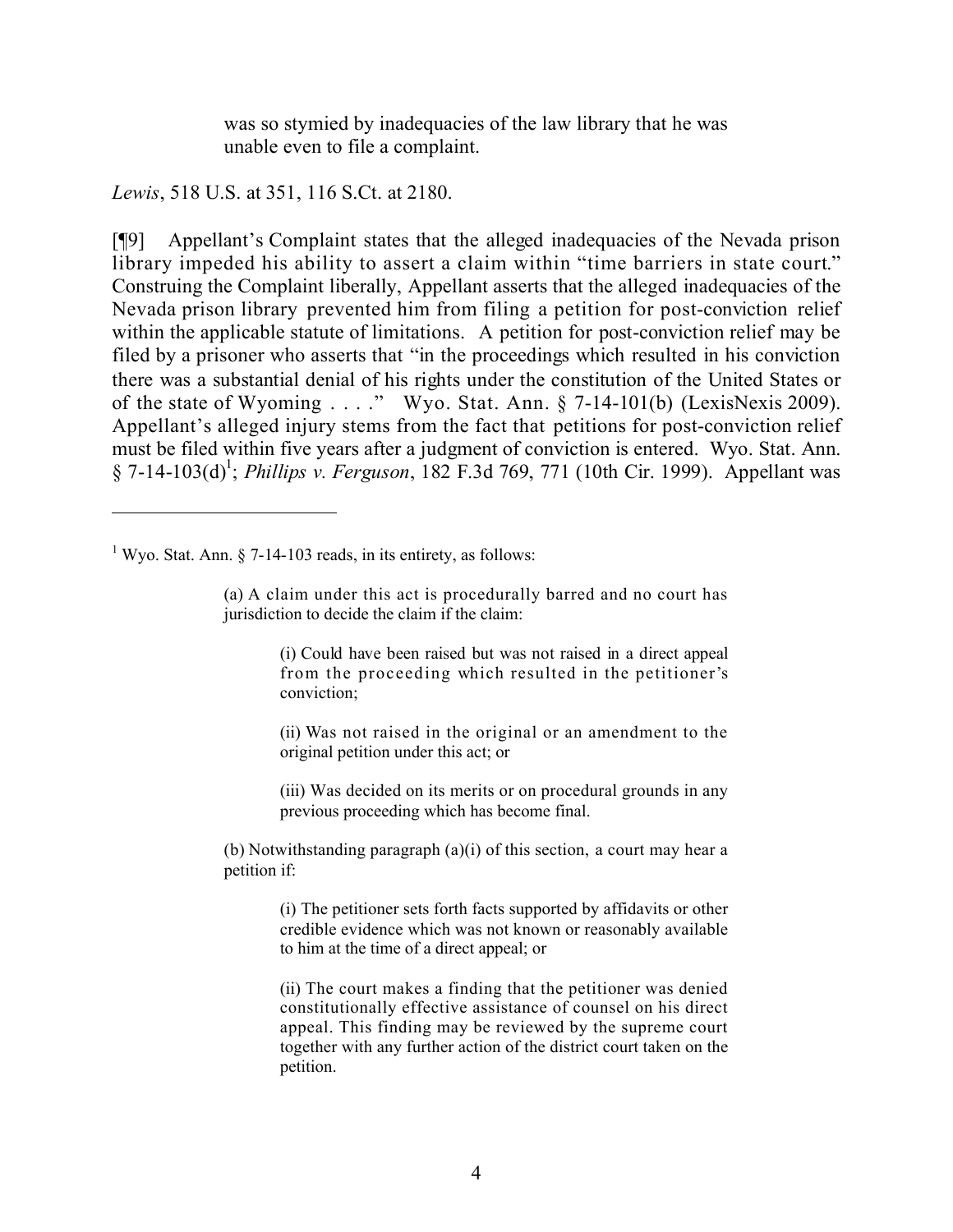convicted in 2000 and, consequently, can no longer file a petition for post-conviction relief in Wyoming state courts. *Taylor v. State*, 2003 WY 97, ¶ 10, 74 P.3d 1236, 1239 (Wyo. 2003).

[¶10] Although it is clear that the statute of limitations for post-conviction relief has long since expired, Appellant's Complaint gives absolutely no indication that Appellant had a claim for post-conviction relief at any time. Appellant did not allege any basis upon which a petition for post-conviction relief could have been filed, and he did not allege any facts to indicate the existence of a viable claim for post-conviction relief. We note that Wyo. Stat. Ann. § 7-14-103(a) bars claims that could have been raised in a direct appeal, as well as claims that were decided on the merits or on procedural grounds "in any previous proceeding which has become final." Without any facts to indicate that Appellant could have filed a viable petition for post-conviction relief, we cannot determine that Appellant has been injured by the expiration of the applicable statute of limitations. Accordingly, we find that the facts set forth in Appellant's Complaint, when viewed in the light most favorable to him, do not allege an actual injury. Furthermore, Appellant was able to file at least five petitions seeking relief from his conviction while he was an inmate at the Nevada state prison, and he was represented by court-appointed counsel in at least one of those actions. Those petitions were reviewed at length and were denied on the merits. Appellant's ability to conduct this volume of legal activity provides further indication that he retained meaningful access to the courts. *See Rauso v. Zimmerman*, No. 3:97-CV-1841, 2006 WL 3717785, at \*5 (M.D.Pa. Dec. 14, 2006).

[¶11] Appellant's second issue concerns his transfer to a different corrections facility shortly before the hearing on the Motion to Dismiss. Because this issue is raised for the first time on appeal, we do not address it. As we have repeatedly stated,

> We strongly adhere to the rule forbidding us to "consider for the first time on appeal issues that were neither raised in, nor argued to, the trial court," except for those issues which are jurisdictional or are fundamental in nature.

> (c) This act does not apply to claims of error or denial of rights in any proceeding:

> > (i) For the revocation of probation or parole;

(ii) Provided by statute or court rule for new trial, sentence reduction, sentence correction or other post-verdict motion.

l

(d) No petition under this act shall be allowed if filed more than five (5) years after the judgment of conviction was entered.